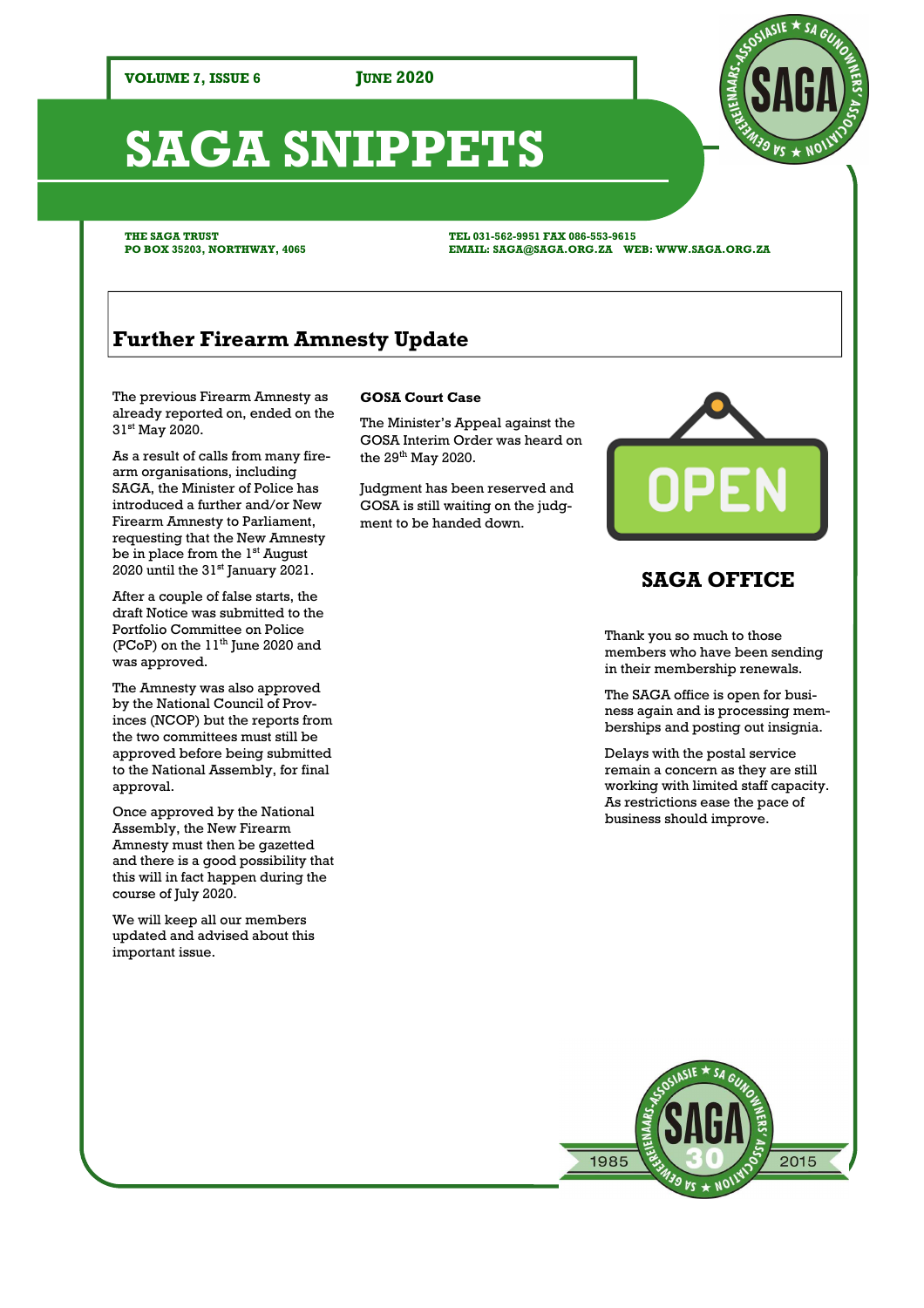

## **New Zealand Gun Buyback Program Plagued By Failures**



by Guy J. Sagi Thursday, June 25, 2020

Despite a New Zealand Police estimate on April 2, 2019, that there were as many as 240,000 firearms in the country that fall under the terms of the country's mandatory gun buyback, only 61,332 were collected or modified as of Feb. 13, 2020—nearly three months after the deadline for compliance. A report from the nation's Auditor-General also found cost of administering the controversial program was nearly double the original estimate and budget allocated for the effort.

The report, issued in May, explains, "The Police now estimate that, once fully completed, administering the scheme will have cost up to \$35 million. This includes costs of tracked staff time, contractors, and goods and services…This is nearly double the \$18 million the 2019 Budget provided and includes about \$5.5 million the Police spent on the scheme in 2018/19." [Figures are in New Zealand dollars.]

Among the firearms now prohibited in New Zealand are all semiautomatics, with the exception of .22 rimfires with a magazine that holds 10 rounds or less and shotguns with a tubular magazine capable of holding 5 or fewer shotshells.

Any pump-action shotgun with a detachable magazine is no longer allowed, as well as those with a capacity that exceeds five shells. The official list of items that must be surrendered includes all magazines, detachable or not, capable of holding 10 rounds, regardless of cartridge—wording that sweeps a variety of family heirlooms and antiques into the law.

"The Police provided extensive information about the scheme on their website, including videos," according to the Auditor-General report. "Some of that information was hard to navigate and some detailed, specific technical information was difficult to locate."

Adding to the confusion was, "The limited knowledge of the types of firearms and parts in the community [that] resulted in the Police adding more types of firearms and parts to the price list over time," according to the report. "The first price list was published on 20 June 2019 and listed 314 firearms. The final price list was published on 25 October 2019 and listed 454 firearms."

There was also an identity theft concern. Only a few weeks into the buyback some participants had their personal information compromised.

#### *https://*

*www.americanrifleman.org/ articles/2020/6/25/new-zealandgun-buyback-program-plagued-by -failures/*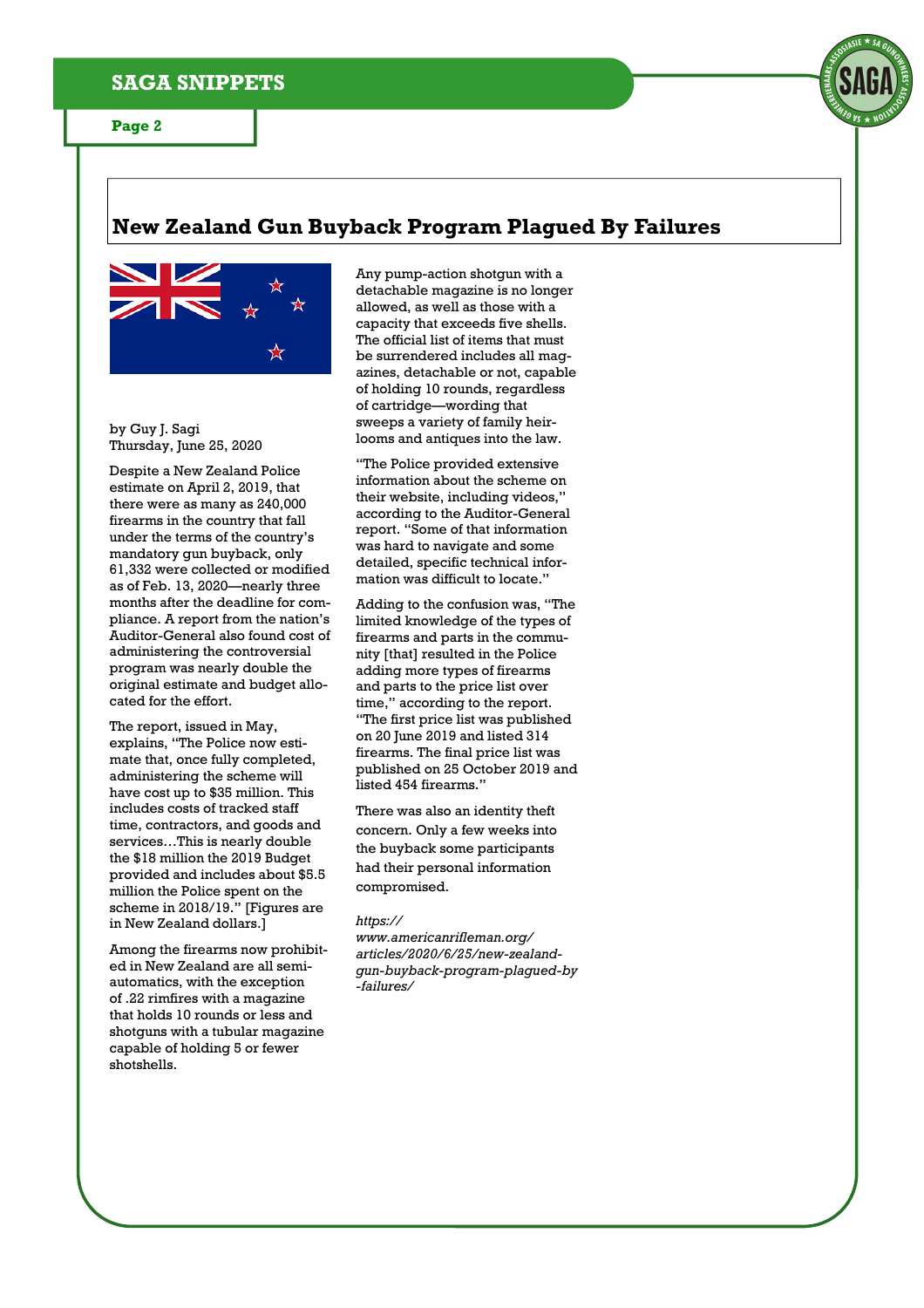## **SAGA SNIPPETS**

#### **Page 3**

## **What Your Pistol Target is Trying to Tell You**

*https://www.nrafamily.org/ articles/2020/5/11/what-yourpistol-target-is-trying-to-tell-you/* 

#### by NRA Staff

Monday, May 11, 2020

Handgun targets can tell you a lot more about how you shoot than just whether you missed or not. They can also tell you how you hold the gun, how you pull the trigger, if you flinch ... All you have to do is know how to listen to your targets "talk."

Provided your gun is properly sighted, and there are no environmental considerations such as wind to affect the shot, there are eight common shooting errors that can be detected easily from your target: dipping, heeling, thumbing, riding the recoil, too much trigger finger, lobstering, trigger jerking and the basic inability to shoot well.

The following interpretations of "target talk" are specific to righthanded shooters. Lefties simply reverse the areas of the target to hear their targets talk.

The most common is "**dipping**," which is breaking the wrist at the instant the trigger is pulled in anticipation of the recoil. The downward movement of the gun is an unconscious effort to counteract and control the kick. It can be instilled by pretending to shoot an imaginary handgun, and jabbing your finger forward and down much like Bill Clinton used to do when trying to emphasize a point. Bullet holes tend to string vertically below the bullseye.



"**Heeling**," as the name suggests, is pushing on the butt of the gun with the heel of the shooting hand. With that motion, the tendency is to direct shots high and to the right of the bullseye.

"**Thumbing**" is also fairly intuitive sounding, and is when the shooter presses against the side of the gun with the thumb of his or her shooting hand. The pushing causes the muzzle to move off in the same direction along with the shots so that bullet holes string horizontally out to the right of the bullseye.

"**Riding the recoil**" is the opposite of dipping, in that the shooter is actually flipping the muzzle up before the recoil starts. It's a recoil-anticipating action and is also instilled by pretending there is recoil when shooting a "finger pistol." Bullet holes tend to string high and to the left when riding recoil.

Bullet holes that tend to string out directly to the left of the bullseye typically indicate that the shooter has too much of his or her finger across the trigger. He or she is thus squeezing at an angle that

pushes the gun off in that direction during the final rearward movement of the trigger.

"**Lobstering**" is another way of saying that the shooter is gripping the gun continuously tighter as the trigger is pulled. This squeezing has the opposite effect of heeling, as when the trigger breaks, the tendency is to snatch the gun low and to the right so that bullet holes string out from the bullseye between 3 and 5 o'clock.

"**Jerking**" the trigger usually combines the worst of dipping with the leftward movement of pulling the trigger at an angle. If you're jerking the trigger, your shots will usually string out low and left. Finally, right- or left-handed, if your shots are simply all over the place with no distinct pattern to where they're hitting, it's time to get a knowledgeable coach and work on the fundamentals.

I hope I've helped you "hear" your target. With few exceptions, most of the shooting errors noted above are induced by anticipation of recoil. If your target is telling you that recoil is ruining your shooting, reduce your loads, and change any bad habits accordingly.